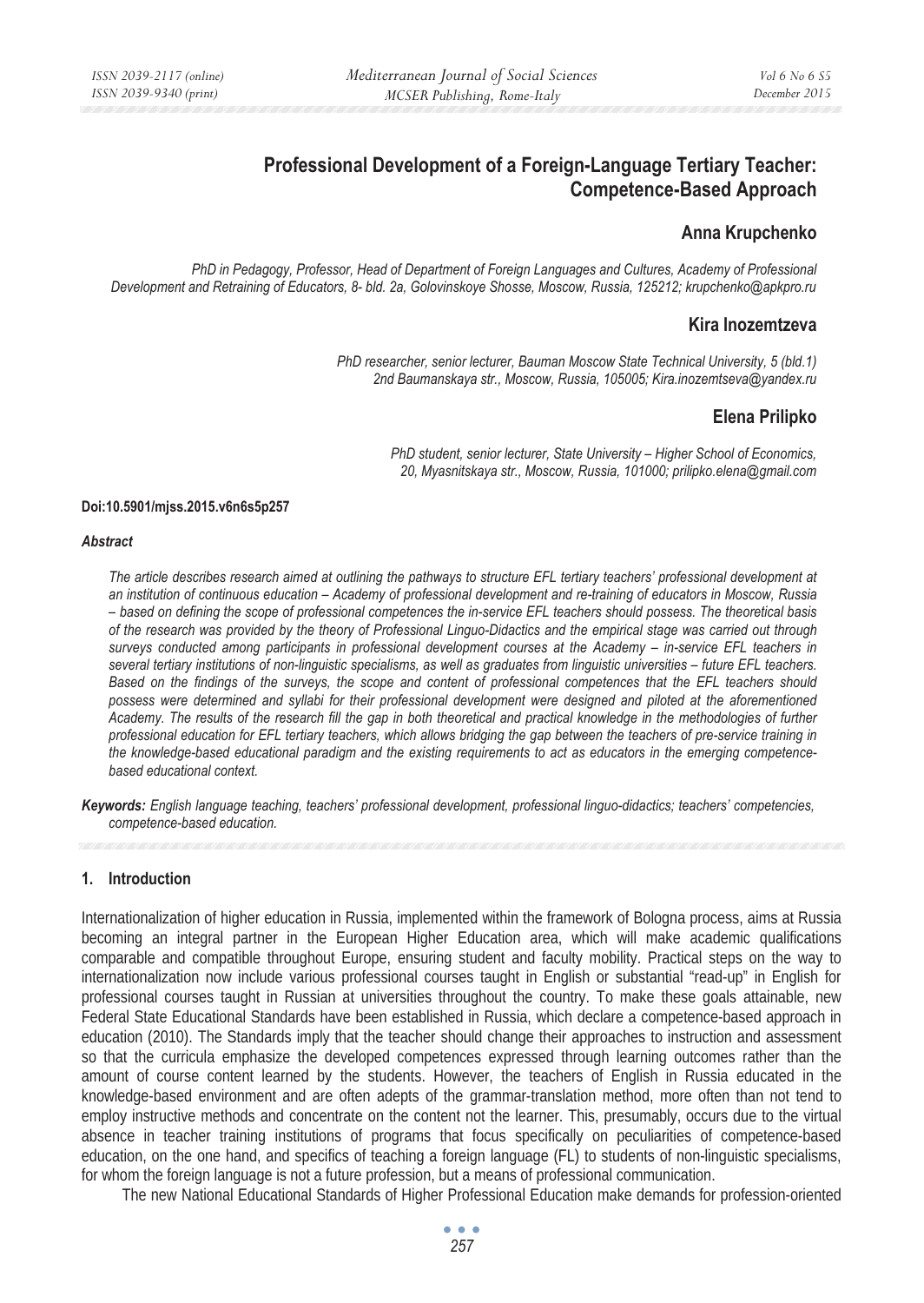FL communicative competence to have been developed by students by the end of their university studies. According to the above Standards, graduates of tertiary institutions of higher learning are to "possess sound oral and written communicative skills in the field of their specialism". Importantly, students of non-linguistic specialisms are taught a foreign language (mainly English) on 2-hours-per-week basis for 3 years on average. University FL teachers who teach at non-linguistic specialisms tend to confess that they often experience negative feelings, being dissatisfied with students' results and progress; students, on their part, often express dissatisfaction about their results or admit they are confused about what they have to demonstrate at the end of the course. Both students and teachers confirm that students tend to forget soon what has been learnt. All foreign language for professional purposes (LPP) curricula is language-centered with emphasis on specialist terminology, relevant grammar and discourse analysis. Grammar-translation method still dominates over communicative approach, and only language skills as such are assessed in a tertiary LPP classroom, which hardly makes university LPP training internationally competitive.

The present situation can be accounted for partially by the peculiarities of initial FL teachers' training in Russia, which focuses on either training for teaching in primary and secondary (BA in Education) or tertiary (MA in Education) educational institutions. Yet it does not include any specialization in terms of whether the newly qualified university FL teacher is trained to be teaching students in linguistic or non-linguistic specialisms. Newly graduated FL university teachers are equipped with FL competence, rich theoretical background in the field of pedagogy, psychology, theory of translation, using ICT and FL teaching methodology, but with no emphasis on content-oriented approaches. They cannot predict what specialisms they will be teaching, consequently, they have a vague idea of what subject discipline is core to their future area of work. Moreover, despite the fact that language for professional purposes (LPP) as a professionoriented approach is recognized by tertiary FL policy makers in Russia, LPP teacher training courses are currently conducted only in institutions of continuous education as teacher-development programs, which teachers select voluntarily and often have to self-finance. To conclude, there is no systematic pre-service or in-service teacher-training paradigm for tertiary FL teachers of non-linguistic specialisms that: 1) will be tailor-made to meet the needs of a particular specialism; 2) will fill the gap between LPP teachers' language competence and specialism unawareness.

### **2. Literature Review**

Within the scope of the research presented, analysis of literature on teachers' competences has been carried out, which has revealed a substantial lack of investigation in the area of professional competences of a tertiary teacher of a foreign language for specific purposes. Both Russian and international sources have been studied, which allowed making the following conclusions: the Russian scholars (Zimnyaya, 2013; Subetto, 2006) tend to take a more theoretical perspective on general pedagogical competences and the relation between its structural components, rather than on what should be done to increase the professional competence among in-service teachers.

European researchers take a more pragmatic teacher-centered approach and concentrate mostly on the content of teachers' competence (BALEAP, 2013; EAQUALS, 2013) in terms of what skills a teacher should be able to demonstrate to prove their pedagogical expertise (Wallace, 1991; Harmer, 2012; Mehisto et. al., 2008; Dale and Tanner, 2012). Mehisto (2008), Dale and Tanner (2012) demonstrate a commitment to a particular approach (CLIL) emphasizing strengths and timeliness of it for solving certain pedagogical tasks. Harmer provides a valuable source of practical teaching advice and classroom ideas adapted from various approaches and built on essential theory. Wallace (1991) introduced the notion of a "reflective practitioner" and explores ways in which a reflective approach can be applied to many areas of the teacher development education program. All the above-mentioned researchers have contributed a lot to the development of FL teachers' Continuous Professional Development (CPD) theory.

Bolitho (2009) presents a broad overview of current tendencies in FLT practice and CPD of FL teachers. According to Bolitho (2009, p.1), despite very theoretical approach to teachers' education accepted in Europe and beyond, "teaching is and will remain a 'doing' profession based on principled thinking". Bolitho also suggests redefining the place of foreign languages in the curriculum, integrating FL with a core discipline. Referring to influential research of Graddol (2006) and CLIL expansion in the world, Bolitho (2009) predicts scary consequences for English teachers unable to implement crossdisciplinary foreign language teaching in a swiftly changing educational environment.

Taking into account practice-oriented approach to training specialists lately accepted in Russia, LPP teachers are also supposed to implement "teaching by doing", integrating rather than isolating subjects in the curricula. This perspective throws down a challenge to LPP teachers, as most of them have FL teaching background with no expertise in the field of core subject specialisms. However, in contrast with European CLIL context, bilingual subject teachers do not pose a threat to the existing demand for FL teachers, as the number of them is still insufficient.

In order to be able to integrate foreign language and a core subject specialism in a curriculum, LPP teachers are to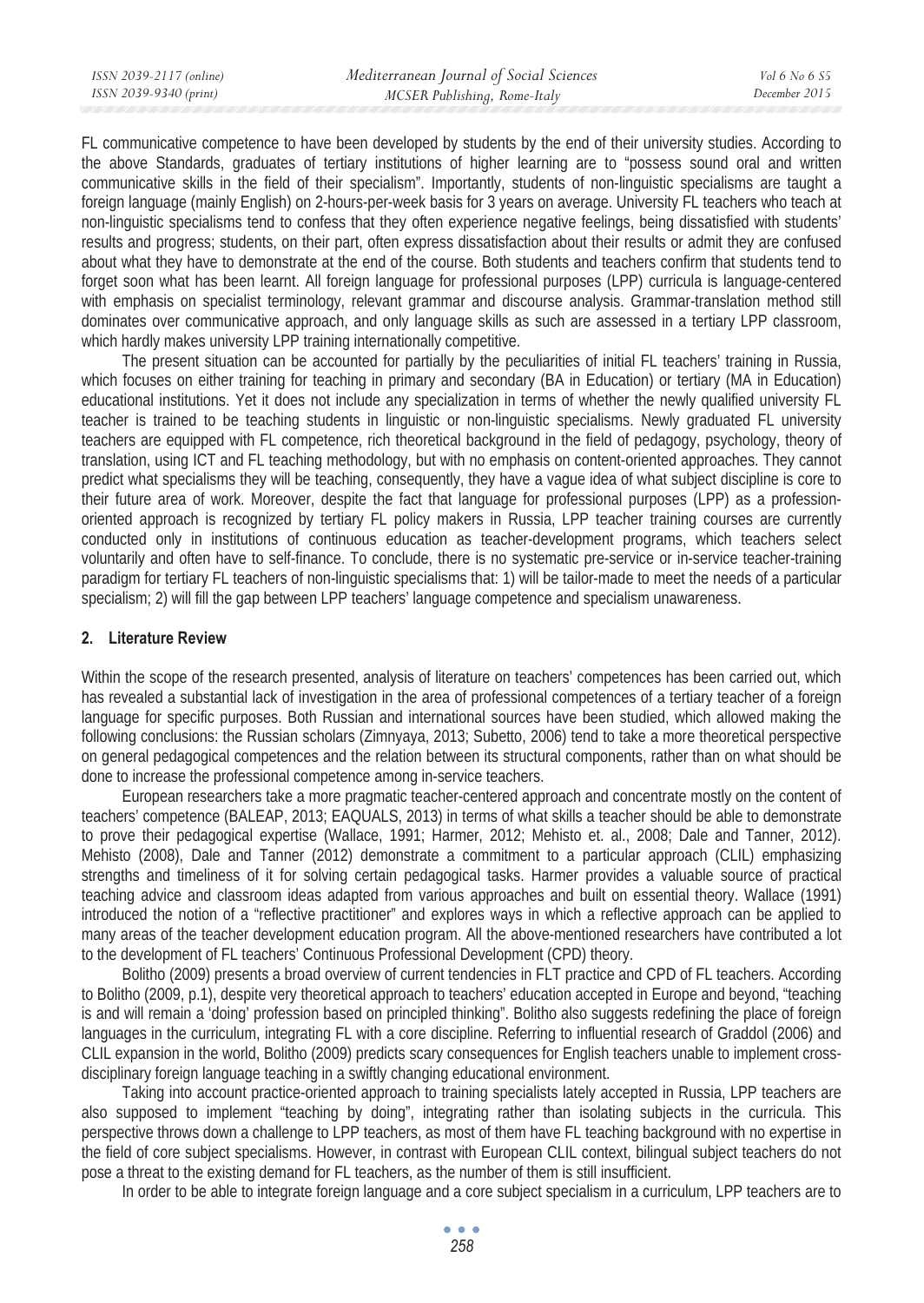| ISSN 2039-2117 (online) | Mediterranean Journal of Social Sciences | <i>Vol</i> 6 No 6 S5 |
|-------------------------|------------------------------------------|----------------------|
| ISSN 2039-9340 (print)  | MCSER Publishing, Rome-Italy             | December 2015        |

develop a special professional competence, enabling them to solve the tasks of cross-disciplinary teaching and implement practice-oriented teaching aimed at forming FL professional competence of a specialist.

The above-mentioned competence is to be split into several micro-competences that should be expressed through "can-do" statements – an approach first introduced by the authors of the Common European Framework of Reference (CEFR, 2009). As has been seen, little attention is given to how practicing tertiary FL teachers' professional competence should be developed, which can be accounted for by the fact that a foreign language for professional purposes is taught as a subject in universities on a much smaller scale.

All this preconditioned conducting research on what should be done in order to improve professional competencies of LPP teachers in tertiary institutions in Russia.

### **3. Research Methodology**

To settle the on-going controversy, the tertiary LPP scholarship in Russia is currently characterized by the emerging content-oriented FL methodology, which has been termed "professional linguo-didactics" (PLD). The aim of the research presented was to outline the pathways to structure FL tertiary teachers' professional development at an institution of continuous education – Academy of professional development and re-training of educators in Moscow, Russia – based on defining the scope of professional competences the in-service FL teachers should possess from the perspective of professional linguo-didactics. The research was undertaken with the intention to identify the current state of tertiary LPP teachers' readiness to integrate subject and content, and to subsequently design a teacher development course that will aim to develop LPP teachers' linguo-professional didactic competency. In order to achieve the final goal, the following objectives have been set:

- to compile a list of components of linguo-professional didactic competency that a FL teacher should possess in order to be able to integrate subject content and a FL;
- to systematize those components into a teacher linguo-professional didactic competence model;
- based on the above mentioned model, to develop a questionnaire with the aim to define the actual functional didactic literacy of practicing LPP teachers of non-linguistic tertiary institutions;
- to analyze the responses to the questionnaire in order to determine the practical areas that will require further learning and practice;
- to design and pilot a teacher development program based on the results of the survey.

The theoretical basis of the research was provided by the theory of Professional Linguo-didactics, developed by A. Krupchenko (2005) in her doctoral thesis. PLD primary goal is to develop the LPP teacher linguo-professional competence model that would help the teachers to switch from traditional language-centered LPP curriculum through content-centered CLIL curriculum to student-centered competence-based education, so that students would confidently build the desired professionally-oriented FL competence.

Professional Linguo-didactics (PLD) is a young interdisciplinary branch of (linguo) didactics which develops a methodology (research, management and modelling) of job-relevant FL learning/teaching aimed at the building of a professional foreign language communicative competence of university graduate. The components of the above competence characterize a specialist linguistic identity and focus on building graduate's multi-cultural professional competence required by internationalization in a globalized world.

Through designing a linguo-professional environment based on interdisciplinary integration and student-teacherengineer interaction, PLD develops such new approaches as language and specialism integrated learning (LSIL), problem-solving profession-based approach (PSPB) and linguo-professional approach, which are at present on the agenda of a scientific research curricula in the Academy of in-service Teacher Training and Retraining in Moscow (Russia).

Appropriateness and relevance of using PLD as the theoretical basis for the research presented stems from the following assumptions:

Firstly, internationalization has changed perceptions of what FL competence means for a professional in a globalized world. Those graduates whose career, regardless of anything, gets international dimension, still have to find additional opportunities to improve their English skills for professional purposes. University authorities declare the need to change tertiary language policy, shifting focus from what students know **about** the language to what they can **do** in the language in the field of their specialism.

Secondly, surveys of graduates from linguistic teacher-training universities revealed that less than 5% of them are willing to teach FL in technical (non-linguistic) universities. Thirdly, analysis of profession-oriented FLT in technical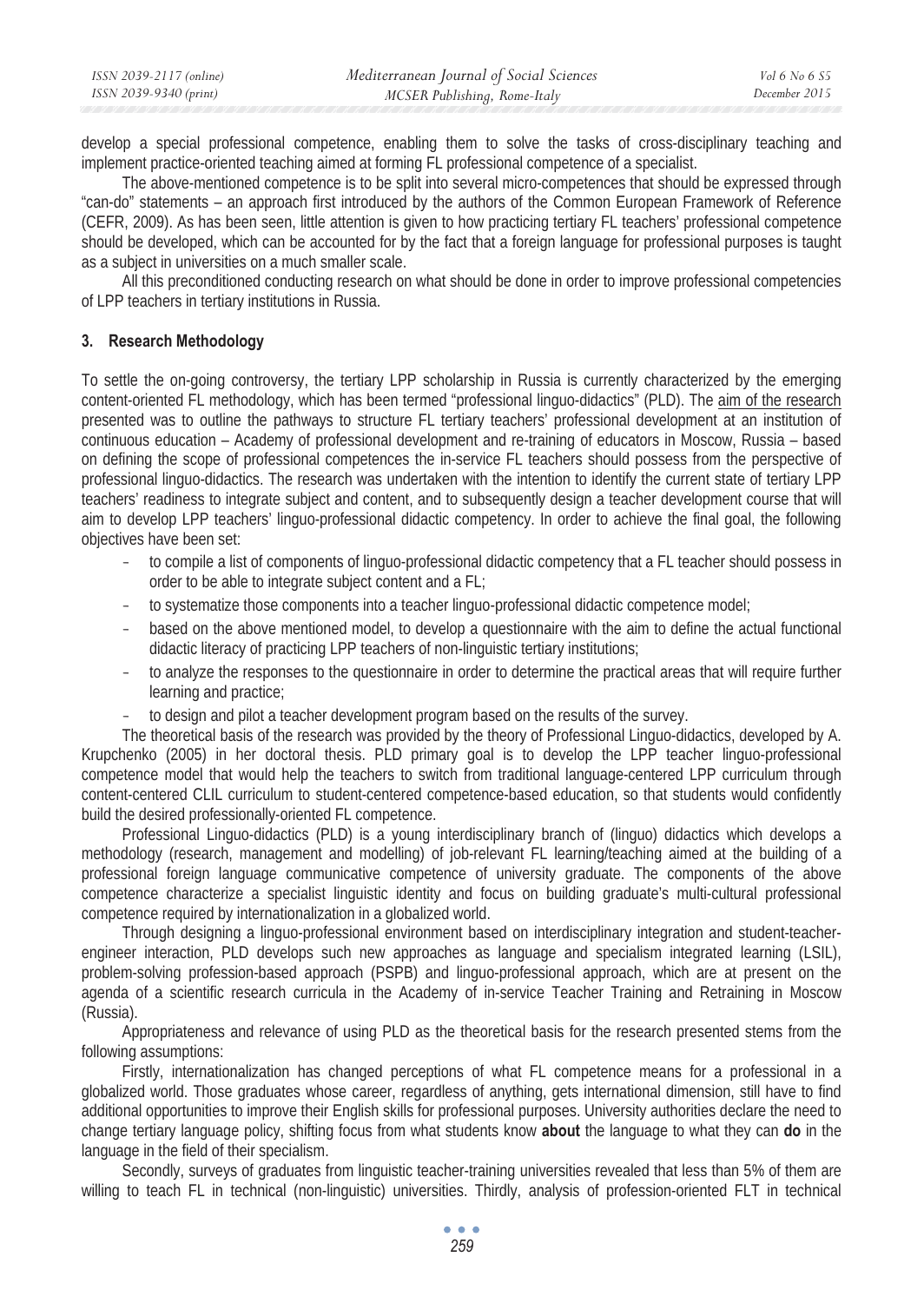| ISSN 2039-2117 (online) | Mediterranean Journal of Social Sciences | <i>Vol</i> 6 No 6 S5 |
|-------------------------|------------------------------------------|----------------------|
| ISSN 2039-9340 (print)  | MCSER Publishing, Rome-Italy             | December 2015        |

universities demonstrated that the curricula of more than 50% of educational institutions focuses on the formation of students' general linguistic communicative competence rather than on foreign language (FL) professional communicative competence (PCC). All this substantiated the need for the development of a new FLT methodology for training a teacherinstructor to teach FL for professional purposes at tertiary level – professional linguo-didactics.

The specific PLD principles were developed: selectivity of resources, foreign language professionalization, internationalization, international harmonization and advanced foreign language specialization to be applied to various aspects of LPP teaching: goals, content, forms, methods and tools for gaining learning outcomes, as well as for the teacher development purposes.

PLD is aimed at the formation of a foreign language professional communicative competence (FL PCC) of a university graduate, viewed as a logical unity and a clear coordination of linguistic, business and specialized knowledge. The application of PLD is aimed at designing a linguo-professional teaching /learning environment, the components of which take into account the interdisciplinary integration, "student – FL teacher – subject lecturer" interaction and traditional and active teaching techniques integration, which will maximize building of FL PCC. This language-andspecialism integrated learning/training means an increase of a learner's professional competence in FLT process.

The following components have been established within the broader LPP teacher professional competence:

- axiological;
- linguo-professional;
- interdisciplinary:
- linguo-didactic, with competence in assessment in competence-based educational paradigm singled out as subject of stand-alone study.

The specific character of an LPP teacher professional competence is determined by their ability to conduct the needs analysis, on the basis of which a special (modular) program and appropriate curricula are developed. Besides, an LPP teacher must possess a sustained interest and expertise in the profile field. An active FL teacher interaction with outside experts of a particular professional field develops teacher's capacity based on interpenetration, interdependence and complementarity of interdisciplinary information.

#### **4. Results and Discussion**

The empirical stage of the presented study was carried out through surveys conducted among participants in LPP teachers' professional development programs at the Academy of professional development and re-training of educators in Moscow, Russia – in-service EFL teachers from several tertiary institutions of non-linguistic specialisms. Based on the findings of the surveys, the scope and content of professional competences that the EFL teachers should possess were determined and syllabi for their professional development were designed and piloted at the aforementioned Academy.

The action research involved LPP teachers from ten Russian non-linguistic universities was undertaken in 2013- 2014 to identify the components of linguo-professional didactic competence. Two questionnaires of 34 and 32 questions were designed, one on subject-language integration and the other on employed assessment practices. A third of questions pertained to the values and attitudes the teachers have relating to the area of research – subject-language integration in general and to CLIL in particular and attitudes to the employed assessment practices, respectively; one third to their knowledge and understanding of competence-based education, and one third to their actual classroom LPP practices. 29 out of 34 and 30 out of 32 questions were to be answered using Likert scale, and six and two were ranking questions. The sample was 164 LPP teachers from ten Russian universities with average teaching experience of more than 10 years.

The analysis of the completed questionnaire was done and revealed a number of tendencies. The findings indicate that the teachers demonstrate reluctance to leave their comfort zones, as well as commitment to the traditional approaches in delivering LPP knowledge to students rather than helping them build professionally relevant FL skills. The aim of LPP learning, according to the respondents, is to teach terminology and relevant grammar, which proves that conservative instructionist teaching style and language-centered curricula tend to dominate.

When asked to rank components of FL teachers' linguoprofessional didactic competence (out of the following options: linguistic, subject, facilitative, collaborative, assessment, cognitive and cross-cultural), most teachers rated linguistic above others. In the part relating to their classroom LPP practices, the respondents admit they put more value on linguistic accuracy than on the realization of the communicative task. To sum up, the findings of the research have shown a substantial discrepancy between what teachers perceive as necessary for their LPP practices and what they actually fulfill. Hence, it may be hypothesized that providing teachers with an opportunity to acquire deeper knowledge of